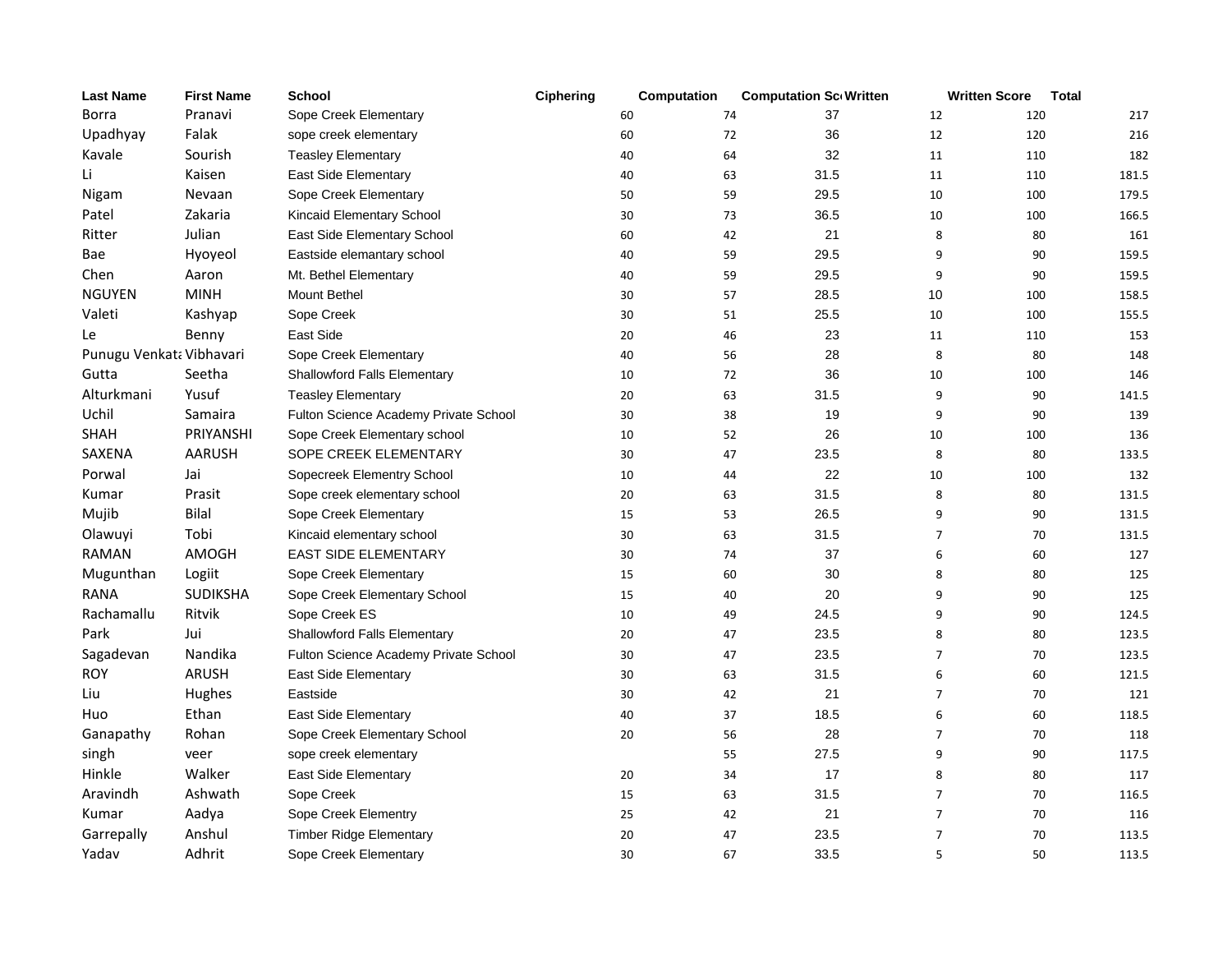| Menon         | Aditya                  | Sope Creek Elementary               | 10 | 46 | 23          | 8              | 80             | 113         |
|---------------|-------------------------|-------------------------------------|----|----|-------------|----------------|----------------|-------------|
| Polekoff      | Seth                    | Sope Creek Elementary               | 10 | 66 | 33          | $\overline{7}$ | 70             | 113         |
| Zhou          | <b>Brady</b>            | Mount Bethel Elementary School      | 20 | 64 | 32          | 6              | 60             | 112         |
| Dickey        | Robert                  | Sope Creek Elementary               | 25 | 52 | 26          | 6              | 60             | 111         |
| Lu            | Matthew                 | East Side Elementary                | 10 | 40 | 20          | 8              | 80             | 110         |
| Gumidyala     | Anjali                  | <b>Timber Ridge</b>                 | 25 | 49 | 24.5        | 6              | 60             | 109.5       |
| Kamble        | Omkar                   | Sope Creek Elementary               | 10 | 35 | 17.5        | 8              | 80             | 107.5       |
| Mummidi       | Yashvi VSK              | Sope Creek                          | 15 | 61 | 30.5        | 6              | 60             | 105.5       |
| Kovacs        | Veronika                | Sope Creek Elementary School        | 10 | 49 | 24.5        | $\overline{7}$ | 70             | 104.5       |
| Xia           | Matthew                 | East Side Elementary                |    | 49 | 24.5        | 8              | 80             | 104.5       |
| Dhasarathan   | Suren                   | Sope creek Elementary               | 20 | 47 | 23.5        | 6              | 60             | 103.5       |
| Angryk        | Gabriella               | <b>Timber Ridge Elementary</b>      | 10 | 45 | 22.5        | $\overline{7}$ | 70             | 102.5       |
| Liu           | Hannah                  | Eastside                            | 10 | 43 | 21.5        | $\overline{7}$ | 70             | 101.5       |
| Vijaykarthikk | Saisruthi               | <b>Teasley Elementary School</b>    |    | 42 | 21          | 8              | 80             | 101         |
| Xing          | Sarah                   | <b>Mountain View Elementary</b>     | 15 | 47 | 23.5        | 6              | 60             | 98.5        |
| <b>Byers</b>  | Harrison                | <b>Teasley Elementary</b>           | 10 | 16 | 8           | 8              | 80             | 98          |
| Prakash       | Arjun                   | Sope Creek Elementary               |    | 55 | 27.5        | $\overline{7}$ | 70             | 97.5        |
| Katyal        | Sejal                   | <b>Murdock Elementary</b>           | 10 | 53 | 26.5        | 6              | 60             | 96.5        |
| Mothukuri     | Arush                   | <b>Teasley Elementary</b>           |    | 27 | 13.5        | 8              | 80             | 93.5        |
| Arora         | Araina                  | Sope Creek Elementary School        | 25 | 34 | 17          | 5              | 50             | 92          |
| Anand         | Haran                   | Shallowford Falls Elementary School | 10 | 43 | 21.5        | 6              | 60             | 91.5        |
| Pai           | Ethan                   | East side elementary school         | 15 | 28 | 14          | 6              | 60             | 89          |
| <b>BHATIA</b> | Lavanyaa                | Sope Creek Elementary School        |    | 33 | 16.5        | $\overline{7}$ | 70             | 86.5        |
| Sheth         | Ranni                   | Kincaid Elementary School           | 10 | 47 | 23.5        | 5              | 50             | 83.5        |
| Wonder        | Mary                    | Due West Elementary                 |    | 42 | 21          | 6              | 60             | 81          |
| Dasari        | Hanish                  | Sopecreek ES                        | 5  | 31 | 15.5        | 6              | 60             | 80.5        |
| Lu            | Theodore                | East Side Elementary                |    | 41 | 20.5        | 6              | 60             | 80.5        |
| Vallamkonda   | Sanjana                 | <b>Teasley Elementary school</b>    | 5  | 11 | 5.5         | $\overline{7}$ | 70             | 80.5        |
| Kaundinya     | Mayank                  | SopeCreek Elementary School         |    | 38 | 19          | 6              | 60             | 79          |
| Guo           | Timothy                 | East Side Elementary School         | 5  | 41 | 20.5        | 5              | 50             | 75.5        |
| pannela       | Vikhyathrana (SopeCreek |                                     |    | 32 | 16          | 5              | 50             | 66          |
| Xu            | Henry                   | East side elementary school         |    | 31 | 15.5        | 5              | 50             | 65.5        |
| Yu            | Chengkuan               | East Side ES                        |    | 40 | 20          | $\overline{4}$ | 40             | 60          |
| Wonder        | Amelia                  | Due West                            |    | 39 | 19.5        | 3              | 30             | 49.5        |
| Edison        | Alden                   | East side Elementary school         |    |    | 0           | 3              | 30             | 30          |
| Dinadayalane  | Shakthivel              | Kincaid                             | 10 |    | 0           |                | 0              | 10          |
| Bala          | Harshini                | King springs elementary school      |    |    | 0           |                | 0              | 0           |
| Cao           | Kellen                  | Mt Bethel Elementary                |    |    | $\mathbf 0$ |                | $\overline{0}$ | $\mathbf 0$ |
| Dubey         | Ashna                   | <b>Teasley Elementary School</b>    |    |    | $\mathbf 0$ |                | 0              | 0           |